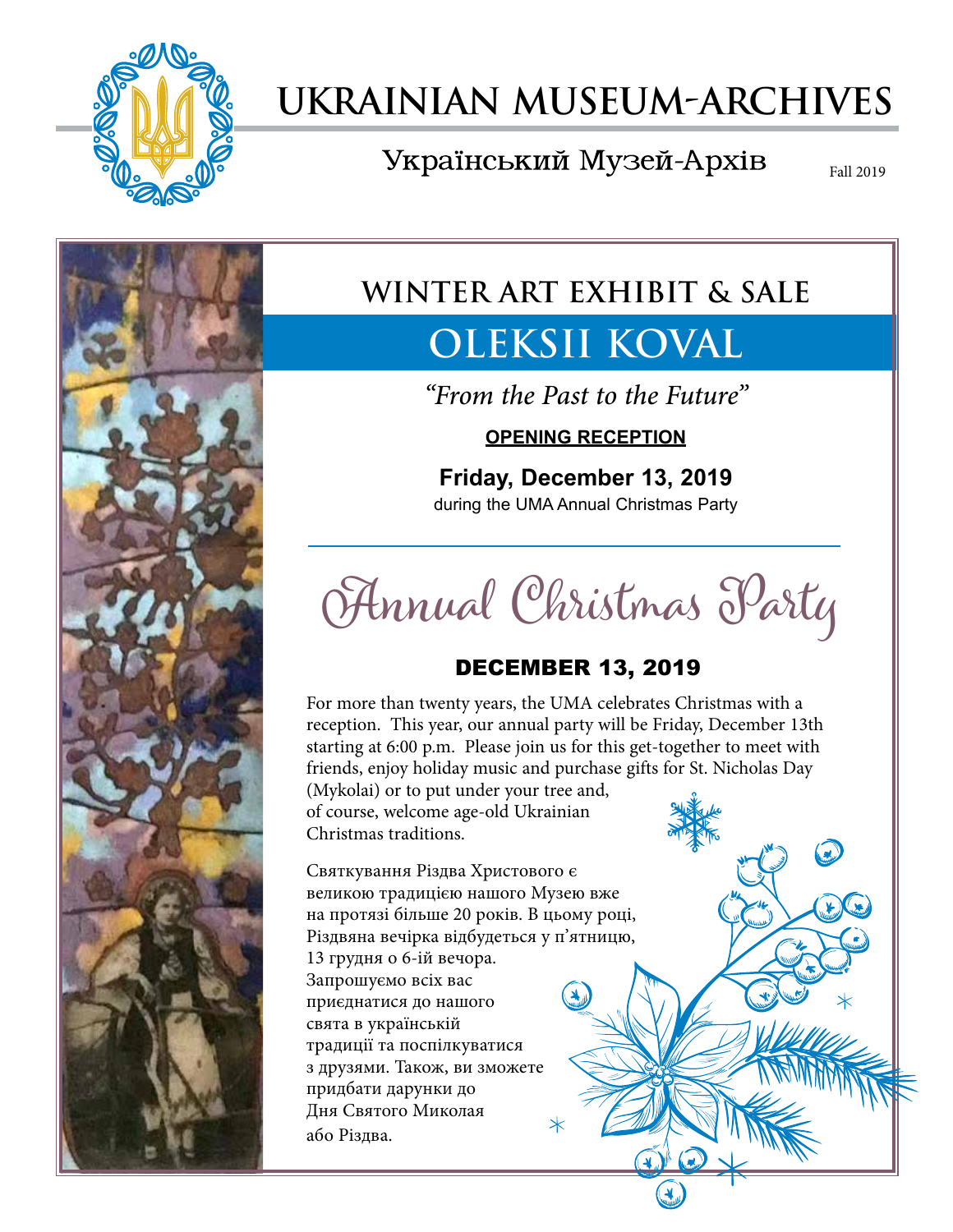# **Ukrainian Museums Conference at Harvard** Конференція Українських Музеїв у Гарварді

In 2011, the UMA convened a meeting in Cleveland of Ukrainian-American museums that led to the creation of the Ukrainian Heritage Consortium of North America (UHCNA). This voluntary group coordinates the exchange of information, fosters friendships and cooperation among Ukrainian cultural heritage institutions and professionals in the US and Canada. October 17-20, the UMA attended the sixth conference of the UHCNA at Harvard's Ukrainian Research Institute (HURI). Participants heard from experts about the preservation of collections, digitizing and accessing catalogs. Each participant group gave reports of their activities. UMA Director, Andrew Fedynsky, and Curator, Aniza Kraus, spoke of our extensive programming with festivals, summer intern project, lectures, exhibits, archival DP Camp project with the Holocaust Museum, cooperation with Ohio State University, Oberlin College, Baldwin Wallace University and other academic institutions.

У 2011 році УМА провів в Клівленді зустріч українсько-американських музеїв, котра завершилася створенням на добровольчих засадах Консорціуму Української Спадщини Північної Америки (КУСПА). Цей Консорціум координує обмін інформацією, підтримує дружні відносини та співпрацю між українськими установами культурної спадщини та професіоналами у США та Канаді. 17-20 жовтня УМА прийняв участь у Шостій конференції КУСПА в Українському науково-дослідному інституті (УНДІ) при Гарвардському Університеті. Учасники почули від експертів про збереження колекцій, оцифрування та доступ до каталогів а також заслухали звіти про діяльність музеїв. Директор УМА, Андрій Фединський та Куратор УМА, Аніза Кравс, виступили з доповідями про насичені програми Музею, що включали проведення фестивалів, літнє стажування студентів, лекції, виставки, та спільний архівний проект по спадщині таборів переміщених осіб після Другої Світової Війни з Музеєм Голокосту, співпрацю з Державним Університетом Огайо, Оберлінським Коледжем, Університетом Болдвін Уоллес та іншими академічними установами.



*2019 participants at the UHCNA (seated, l-r):* Maria Shust, Ukrainian Museum, New York; Andrew Fedynsky, Ukrainian Museum-Archives, Cleveland; Maria Klimchak, Ukrainian National Museum, Chicago. (*standing, l-r)*: Tetyana Chervinska, Ukrainian National Museum, Chicago; Marko Slyz, Shevchenko Scientific Society, New York; Lubow Wolynetz, Ukrainian Museum and Library, Stamford, Connecticut; Olha Aleksic, Harvard Ukrainian Research Institute; Jurij Dobczansky, Shevchenko Scientific Society and the Library of Congress; Lev Chaban, Harvard University; Aniza Kraus, Ukrainian Museum-Archives, Cleveland; Zorian Stech, Ukrainian Canadian Research and Documentation Centre, Toronto; Christine Fedynsky, Ukrainian Museum-Archives, Cleveland; Natalia Khanenko-Friesen, Prairie Centre for the Study of Ukrainian Heritage.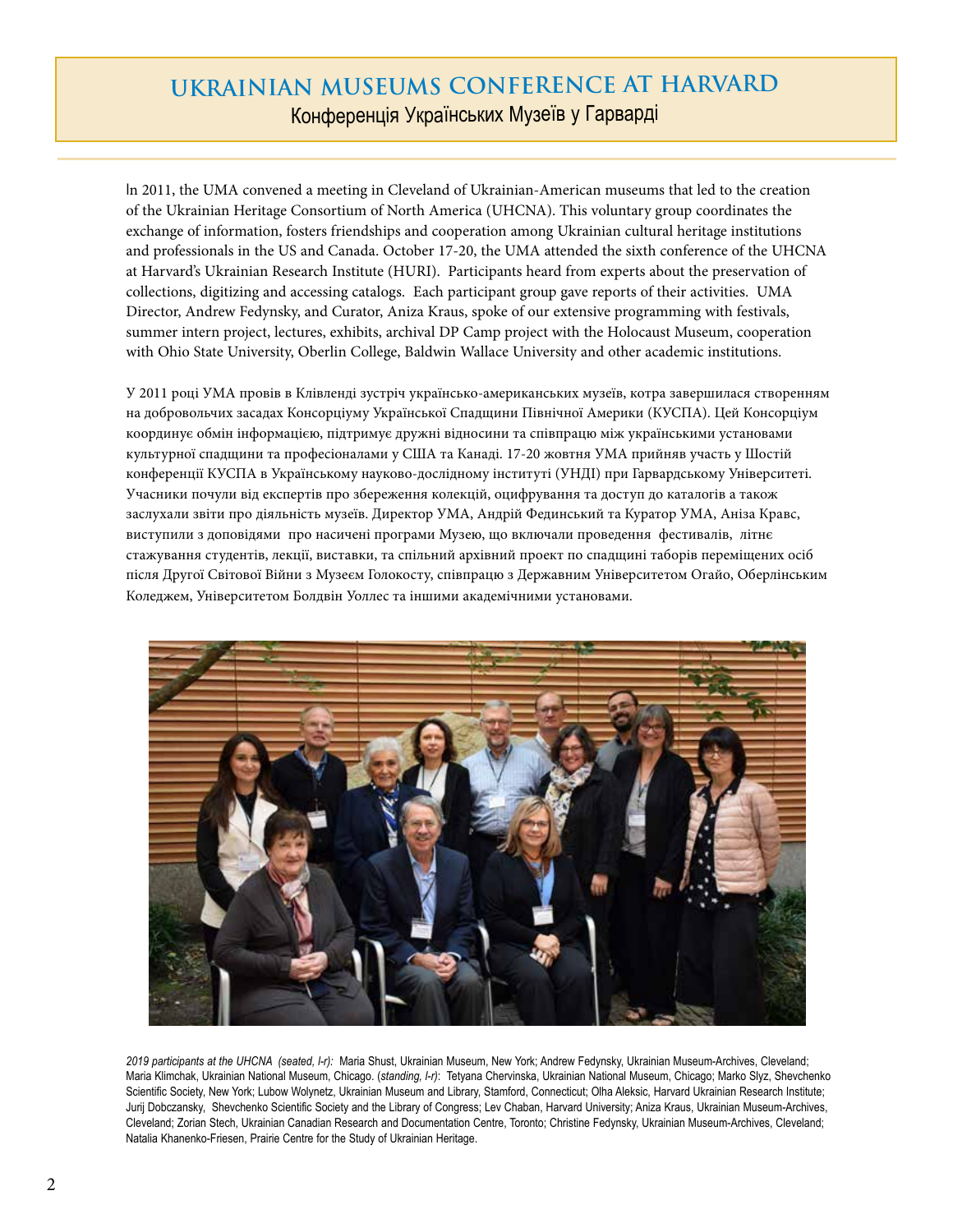### **UMA Researches 1937 NKVD Massacre** УМА Досліджує Масові Вбивства НКВC

Historian Timothy Snyder's book, "Bloodlands", relates how the conflicts and atrocities of the 20th Century were an interwoven continuum centered in Central and Eastern Europe, with Ukraine a major staging area. Among other catastrophes, he cites the NKVD massacre in 1937 of 168 Ukrainian-Poles in the Roman Catholic Church, St. Anne's in Polonne. Congresswoman Marcy Kaptur, who traces her heritage to the nearby village of Burtyn was astounded. That's St. Anne's she said. Ms. Kaptur's grandparents were married in St. Anne's and she attended Mass there a dozen times, yet had never heard of the atrocity. She requested the UMA's assistance in learning more about this tragedy. Marta Mudri, a UMA Advisor who several years ago initiated and implemented the UMA Oral History Project, researched this massacre and found transcripts of oral histories documenting related events published in Ukrainian and Polish. Ms. Kaptur then requested that Ms. Mudri and UMA Curator Aniza Kraus conduct further research in Ukraine, funded by the Anastasia Fund. Relying on contacts the UMA has developed over the years, the two researchers were in Ukraine for three weeks where they had access to the NKVD archives in Kyiv, as well as regional NKVD archives in the Khmelnytsky and Zhytomyr Oblasts. They conducted interviews, consulted with historians, pored over and copied records of arrests and interrogations, and visited the church basement that at one time had become a prison and execution site. Upon reading their initial report, Ms. Kaptur responded, "Burtyn and Polonne may not be St. Petersburg or any of the gulags, but, in a very small, rural place, the full weight of terror reached its murderous impact." This UMA project continues and underscores the very mission of the UMA, which is to preserve the immigrant experience. Many diaspora Ukrainians are here because their families fled the kind of terror that occurred in Polonne and was replicated countless times across the Ukrainian countryside.

Книга історика Тімоті Шнайдера «Землі Крові» розповідає про те, як конфлікти та жорстокість 20-го століття переплелися у Центральній та Східній Європі, з центром подій в Україні. Серед інших лих автор згадує масові вбивства 168 українцівполяків влаштовані НКВC у 1937 р. у Римо-Католицькій церкві Святої Ганни в Полонному. Член Конгресу США, Марсі Каптур, яка ретельно вивчає свою спадщину в сусідньому селі Буртин, була вражена почувши про ці вбивства. "Це церква Святої Анни" - сказала вона. Бабусі і дідусі пані Каптур були одружені в цій церкві, і вона відвідувала її десятки разів, але ніколи не чула про злодіяння НКВC. Вона попросила УМА допомогти їй дізнатися більше про цю трагедію. Марта Мудра, радник УМА, яка кілька років тому ініціювала та впроваджувала



Crypt at St. Anne's Roman Catholic Church in Polonne where the NKVD murdered 168 Roman Catholic Polish-Ukrainians in 1937. UMA Curator Aniza Kraus and Scholar Marta Murdi were granted access to the atrocity site during their research visit to the Khmelnytsky Oblast in September. Склеп в костелі Св.Aнни в Полонні де НКВС замордувало 168 римо-католиків, українців польського походження в 1937 році. Куратору УМА, Анізі Кравс, та історику, Марті Мудрій, дали можливість побачити в костелі місце злочину.

проект усної історії УМА, дослідила ці масові вбивства та знайшла записи історій, пов'язаних з цими подіями, що були задокументовані українською та польською мовами. Також, пані Каптур попросила, щоб пані Мудра та куратор УМА, Аніза Кравс, провели подальші дослідження в Україні за фінансової підтримки Фонду "Анастасія". Спираючись на контакти, які УМА розвивав на протязі багатьох років, Марта та Аніза провели три тижні в Україні, де працювали з архівами НКВC у Києві, а також регіональними архівами НКВC у Хмельницькій та Житомирській областях. Вони провели опитування людей, консультувалися з істориками, порівнювали та копіювали записи про арешти та допити, а також відвідали церковне підвальне приміщення, яке свого часу стало місцем тюрми та страти. Прочитавши їх первинний звіт, пані Каптур відповіла: "Буртин і Полонне може за рівнем й не Петербург чи будь-який з гулагів, але, тут, у дуже маленькому, сільському місці, страхіття терору досягли своєї максимальної вбивчої сили". Цей проект продовжується і підкреслює саму місію УМА, яка полягає у збереженні досвіду іммігрантів. Багато українців з діаспори опинилися тут, в Америці, тому що їхні родини втікали від терору, який стався в Полонному та безлічі інших подібних куточках по всій Україні.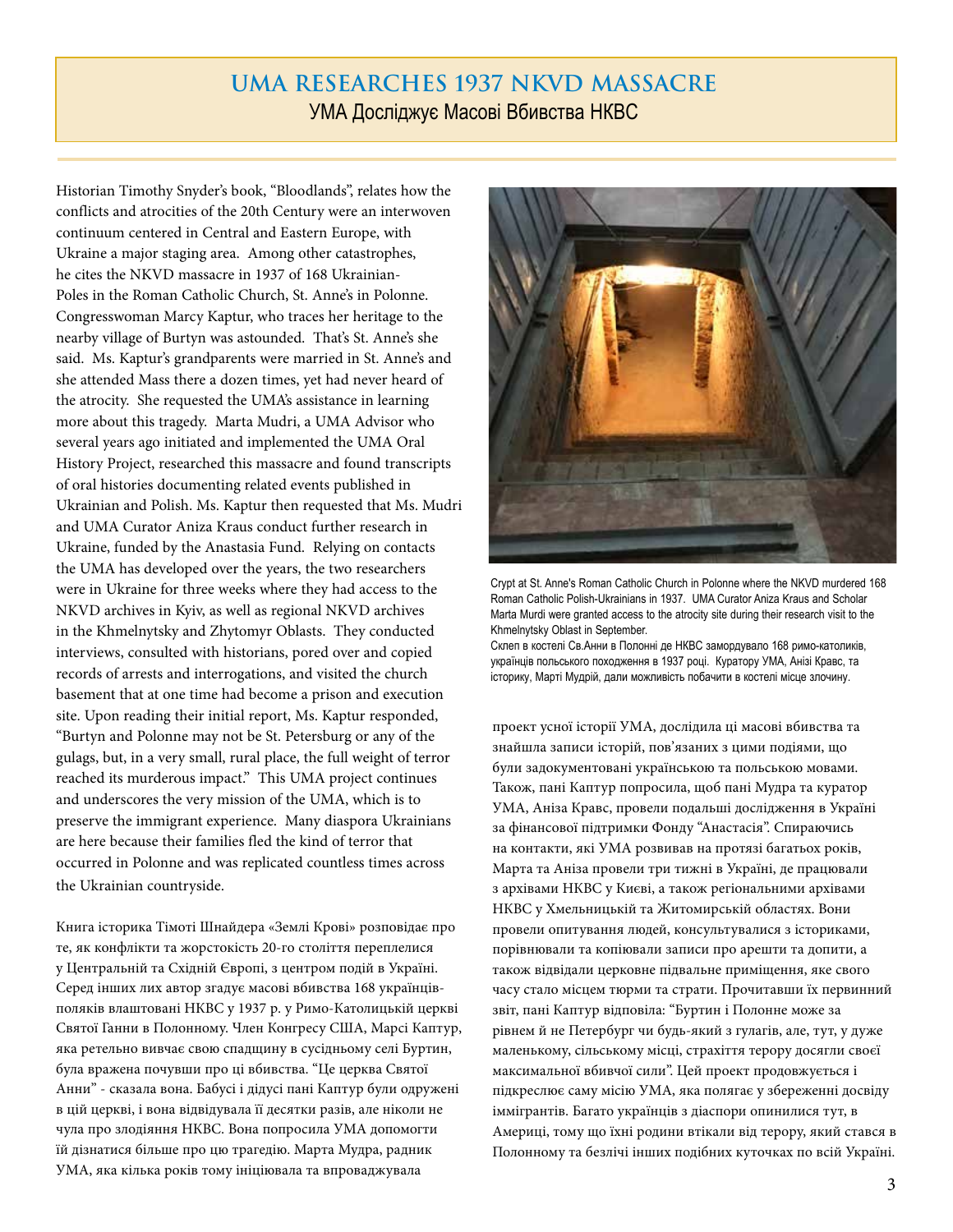## **Discovering UMA's Special Collections: DP camps & WW II** Дослідження Колекції УМА Таборів Переміщених Осіб та Другої Світової Війни

Since August, Dr. Orysia Kulick has been working with the UMA's DP camp and World War II collections, particularly on two very large boxes of letters Ukrainian refugees and others sent to Evhen and Ida Bachynsky at the Ukrainian Red Cross in Geneva. People wrote hoping to connect with relatives in the camps and overseas, asking for aid, information, etc. The Bachynskys were also monitoring the status of two divisions of soldiers from the Second Polish Rifle Division along with nearly 7,000 civilians that crossed the border and were interned in Switzerland in 1940. Many were Ukrainians from Galicia embedded in the ranks of the Polish army. These collections have already provided vital information while also raising further questions.

Equally interesting are the Roman Danylevych papers, which include letters written by Metropolitan Andrey Sheptytsky's own hand and documentation about church activism in the 1950s-1970s. Even more important are documents related to Mr. Danylevych's work at the Ukrainian Central Committee, the only officially sanctioned Ukrainian political and community organization in the Generalgouvernement—a political administrative entity in Nazi-occupied parts of Poland and Galicia (1939–44). Danylevych was the committee's commissioner for POW affairs, touring virtually all German camps on Ukrainian territory, holding Red Army POWS, many of them from Soviet Ukraine. The UMA has status reports Danylevych prepared on the camps as well as photographs.

The discoveries, so far, have been very exciting and valuable which will enrich scholarship on this period and cast Ukrainian wartime experiences in a much more complex and variegated light. A lot of work still has to be done.



"In many prison camps in the east, Bolsheviks, who were captured in the course of historic victory, are interned. At night, they must warm themselves by fire." *Photo taken by a war correspondent named Herber on October 17, 1941.* 



Soviet Ukrainian soldiers receiving bread rations at a German POW Camp.

*Photo taken by a war correspondent named Weber from the city of Kremenchug in May 1942.* 

З серпня цього року, Доктор Орися Кулик працює з колекціями Таборів Переміщених Осіб (ДП, скорочено з англійської) та Другої Світової Війни, зокрема над двома дуже великими скриньками листів українських біженців та інших, надісланими Євгенові та Іді Бачинським Українським Червоним Хрестом в Женеві. Люди писали, сподіваючись зв'язатись з родинами в таборах та за кордоном, просили допомоги, інформації, тощо. Бачинські також стежили за станом двох дивізій солдатів Другої Польської Стрілецької Дивізії разом із майже 7000 мирними жителями, які перейшли кордон та були інтерновані у Швейцарії у 1940 р. Багато українців з Галичини приєднались до лав польської армії. Ці колекції вже набувають життєво важливу інформацію, а також ставлять додаткові питання.

Не менш цікавими є документи Романа Данилевича, які містять листи, написані власноруч митрополитом Андреєм Шептицьким, та документацію про церковну активність у 1950-1970-х роках. Ще важливішими є документи, пов'язані з роботою пана Данилевича в Українському Центральному Комітеті - єдиній офіційно санкціонованій українській політичній та громадській організації в Генеральній Ґубернії - політичній адміністративній структурі в окупованих нацистами частинах Польщі та Галичини у 1939– 1944 роках. Данилевич був уповноваженим Комітету у справах військовополонених, об'їжджаючи практично всі німецькі табори на українській території, які утримували червоноармійських військовополонених, багато з яких були з радянської України. В УМА є звіти Данилевича, підготовлені по відвіданих таборах, а також фотографії.

Наразі, відкриття були дуже захоплюючими та цінними. Вони збагатять наукові дослідження цього періоду та зроблять український досвід воєнного часу набагато масштабнішим та більш різноманітним. Тож, попереду ще багато роботи.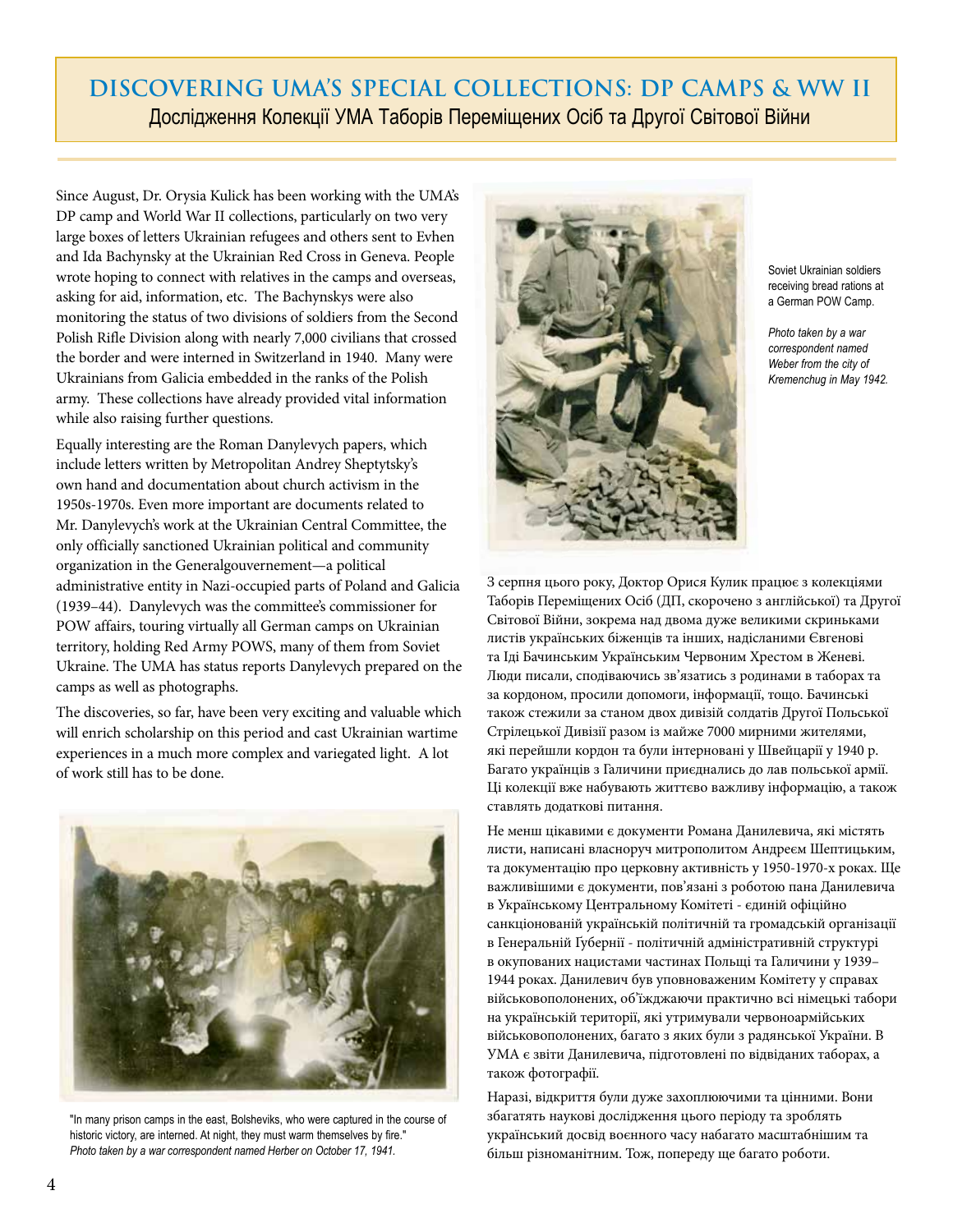## **UMA Facilities Upgrade** Проекти Капітального Будівництва

The UMA building facing Kenilworth Avenue and Lincoln Park has been in the Ukrainian community for more than 100 years. The exterior was in dire need of repair. In 2018, we replaced the wood on the rear (north) wall with durable cement board and a fresh coat of paint. This summer, we fixed the west wall, the front porch as well as the west wall of the archival building in the back. (Please see photos of before and after.) We still have to repair the second floor in the front and the east side of the original building. This has been an expensive project, but the material we used will last for decades. Please consider helping us pay for the remaining repairs.

Будівля УМА, що розташована на проспекті Кенілворт, навпроти Парку Лінкольна, належить українській місцевій громаді вже понад 100 років. Зовнішній вигляд будівлі був незадовільним та конче потребував ремонту. У 2018 році ми замінили покриття задньої стіни (на північ) цементним покриттям з виглядом "під дерево" та пофарбували його. Цього літа ми відремонтували бокову стіну (на захід), передній ганок, а також західну стіну архівної будівлі ззаду. Нам залишається ремонтувати другий поверх в передній і східній сторонах первісної будівлі. Це був дорогий проект, але використаний нами матеріал прослужить десятиліттями. Дуже просимо Вашої допомоги на оплату решти робіт.





#### **UMA IS LOOKING FOR CLEANING CONTRACTORS УМА Терміново Потребує Підрядників для Прибирання Приміщень**

UMA is in need of a cleaning service to maintain the inside of the museum buildings. If interested in providing this service on a long-term basis, please email staff@umacleveland.org for a list of the requirements and then submit a bid to the same email address.

УМА необхідні послуги прибирання внутрішньої частини музейних будівель. Якщо Ви зацікавлені у наданні таких послуг на довгостроковій основі, надішліть нам відповідь за адресою staff@umacleveland.org і ми надішлемо Вам перелік необхідних послуг.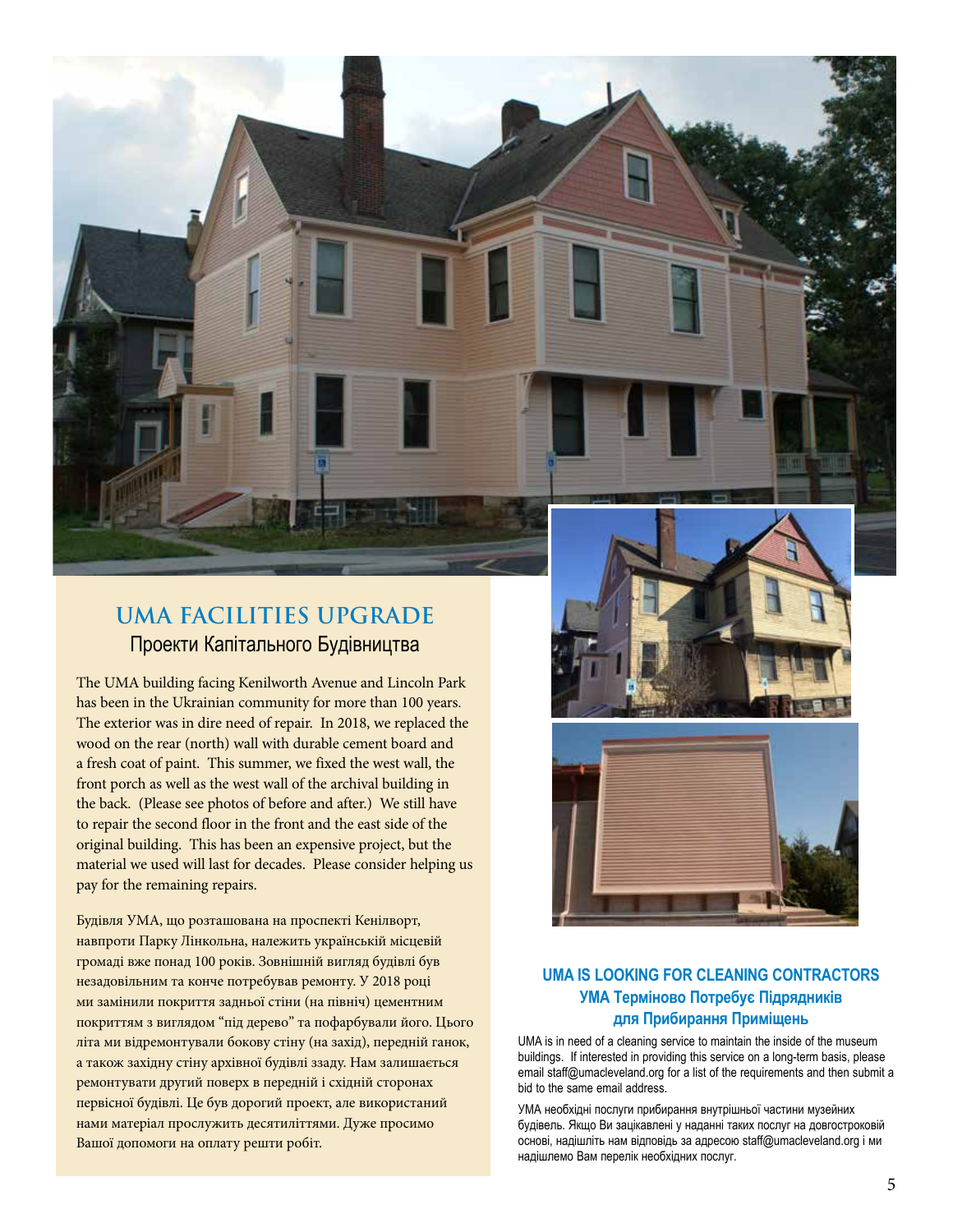# **2019 MEMBERSHIP AND OTHER SUPPORT**

*Contributions made after November 15, 2019 will appear in the 2019 Annual Report. Every effort is made to recognize our generous donors. Please notify us if a correction is needed.*

#### over \$11,000

Cuyahoga Arts & Culture Mr. & Mrs. Taras & Katherine Szmagala, Sr.

#### \$5,000-\$7,000

The Anastasia Fund City of Cleveland Mr. & Mrs. Andrew & Christine Fedynsky Fund To Aid Ukraine

#### \$2,000-\$4,200

Mr. & Mrs. Roman & Ivanna Bodnaruk Dr. & Mrs. Paul & Connie Omelsky Ms. Nancy Stecyk Ms. Helen Jarem & Mr. Taras Szmagala, Jr. Mr. Roman Wasylyszyn

#### \$750-\$1,250

Mr. Yaroslav Bihun Mr. & Mrs. Paul & Katherine Burlij Mr. & Mrs. Joel & Carol Childs Mr. & Mrs. George & Christine Fedynsky Mr. Peter Fedynsky Goldman Sachs - empl. match Hruszkewycz Family Mr. & Mrs. Zenon & Dozia Krislaty Dr. & Mrs. Bohdan & Ilse Kupczak Dr. Boris Rakowsky Tovarystvo Samopomich Newark, NJ

#### \$400-\$500

Mrs. Mollie Alstott Mr. & Mrs. Michael & Lydia Balahutrak Mr. Michael Dobronos, Esq. Ms. Valentina Gluch Mr. & Mrs. Geofrey & Helen Boyko Greenleaf Dr. & Mrs. Alexander & Daria Jakubowycz Mr. & Mrs. Pete & Diane Kaluszyk Mr. Michael Kowalysko Drs. Taras & Natalia Mahlay Charles Stewart Mott Foundation - empl. match Dr. & Mrs. Borys & Leslie Pakush Mr. Andrew Pankiw Dr. & Mrs. Nestor & Anisa Shust Dr. & Mrs. Stephan & Tamara Tymkiw Ukrainian Cultural Association of Ohio Mr. & Mrs. Gregory & Mary Zenczak

#### \$200-\$350

Mr. & Mrs. Michael & Tamara Fedun Global Ties Akron Dr. & Mrs. Walter & Luda Grossman Dr. & Mrs. George<sup>+</sup> & Oksana Hodowanec Mr. & Mrs. Orest & Natalie Holubec Dr. & Mrs. Zenon & Myroslawa Holubec Dr. & Mrs. George & Elizabeth Kalbouss Mr. & Mrs. George & Vera Kap Mr. & Mrs. Nestor & Nina Kostryk Mr. Ihor Kowalysko Ms. Kristina Kvartsyana Lubrizol Foundation - empl. match

Ms. Motria Kuzycz & Mr. Andrew Maleckyj Mr. Adam Misztal Dr. Myroslava Mudrak Mr. & Mrs. Robert & Christina Pereyma O'Neal Mr. & Mrs. Doug & Pam Seeley Dr. Stephan Stecura Mr. & Dr. Kenneth & Vera Swade Ms. Maureen Thompson Toledo Community Foundation Dr. Victor Trzeciak UMANA DC Metro Chapter Ms. Margaret Wong & Associates Co. Dr. & Mrs. Adrian & Elena Zachary Dr. & Mrs. Ihor & Areta Zachary Mr. & Mrs. Myron & Oresta Zadony

#### \$100-\$150

Dr. & Mrs. Volodymyr & Lydia Bazarko Ms. Theresa Ben Mr. & Mrs. Myron & Helen Bilynsky Mr. & Mrs. Daniel & Oxana Bobeczko Dr. & Mrs. Myron & Martha Bodnar Ms. Marie Bohuslawsky Mrs. Eva Boyko Mr. Timothy Boyko Mr. & Mrs. Walter & Jaroslava Ciszkewycz Mr. & Mrs. John & Olya Czerkas Dr. & Mrs. Dionisyj & Oksana Demianczuk Mrs. Nadia Deychakiwsky Ms. Oksana Pronych & Mr. Nicholas Deychakiwsky Dr. & Mrs. Yuri & Irena Deychakiwsky Mr. & Mrs. Jurij & Olenka Dobczansky Mr. Nick Dolbin Mr. & Mrs. Victor & Andrea Dolbin Mr. & Mrs. Walter & Helen Dolbin Mr. & Mrs. Bohdan & Christine Dziuk Eaton Corporation - empl. match Dr. Dmytro Farion Mr. & Mrs. Laurence & Lucinda Fedak Ms. Maria Fedynsky Ms. Georgiann Franko Judge & Mrs. Bohdan & Myroslava Futey Ms. Lidia Hishynsky Mr. & Mrs. Lev & Halyna Holubec Mrs. Olha Ilczyszyn Tony & Karen Jarem Mr. & Mrs. Terrence & Katia Kaiser Dr. & Mrs. Nazar & Olha Kalivoshko Ms. Anizia Karmazyn Mrs. Oksana Kraus Mrs. Patricia Krutyholowa Ms. Ksenia Kuzmycz Prof. & Mrs. Jaroslaw & Alla Leshko Mr. & Mrs. Roman & Theresa Liscynesky Dr. & Mrs. Ihor & Iryna Mahlay Ms. Irene Martyniuk Mr. & Mrs. Nicholas & Olga Melnik Mrs. Natalie Miahky Mr. & Mrs. Roman & Adriana Mironovich Mr. & Mrs. Frank<sup>↑</sup> & Vera Molls

Mrs. Larissa Muzyczka Drs. David & Alexandra Nirschl Mr. & Mrs. Ihor & Stephanie Olijar V. Rev. Steven Paliwoda Mr. & Mrs. Jurij & Anya Petrenko Dr. & Mrs. Bohdan & Christina Pichurko Mr. & Mrs. Alexander & Toni Pohuliaj Progressive Insurance Foundation - empl. match Mr. Paul Pysarenko Dr. Christine Rakowsky Mr. & Mrs. Roman & Daria Rakowsky Mr. Robert Rennette St. Josaphat Ukr. Catholic Cathedral Brotherhood of St. Vladimir's Ukr. Orthodox Cathedral Ms. Lileia Straith Mr. Walter Swyrydenko Mr. & Mrs. Roman & Olena Szemeczko Mr. Thomas Tokmenko Ms. Marta Kolomayets & Mr. Danylo Yanevsky Mr. John Zayac

#### \$50-\$75

Mr. Walter Anikienko Mr. & Mrs. Arthur & Lydia Belendiuk Dr. Ihor Bemko Mr. Walter Benitt Rev. Deacon & Mrs. Donald & Jean Billy Ms Deborah A. Bluemel Mrs. Jennie Bochar Mr. & Mrs. Michael & Nina Burdiak Ms. Theresa Caryk Mr. & Mrs. Andrij & Luba Chornodolsky Ms. Olha Czmola Mr. & Mrs. Bohdan P. & Irene S. Danylewycz Mr. Michael Fedynsky Mr. & Mrs. Ihor & Natalie Gawdiak Mr. & Dr. David & Maria Griffiths Ms. Mary Anne Hardy Dr. & Mrs. John & Gail Holian Mr. & Mrs. Jaroslav & Marta Hruszkewycz Mr. & Mrs. Mark & Daria Jakubowycz Mrs. Daria Jarosewich Mrs. Martha Jarosewich-Holder Mr. & Mrs. Adrian & Sonia Karmazyn Ms. Lidia Karmazyn Judge Diane Karpinski Mr. & Mrs. Andrew & Marcine Kawac Mrs. Luba Keske Mr. Nestor Kolcio Mr. & Mrs. Markian & Lucy Komichak Oksana Pelts & Pavlo Krysa Dr. & Mrs. Myron & Lesia Kuropas Mr. & Dr. Steven & Tania Kurtz Mr. George Kuzmowycz Mr. & Mrs. Paul Kuzmyn Mr. & Mrs. Bohdan & Oksana Kuzyszyn Mr. & Mrs. Petro & Taisa Mahlay Mr. & Mrs. Bohdan & Irene Milan Mr. & Mrs. William & Romana Murmann Mr. & Mrs. John & Vera Nahornyj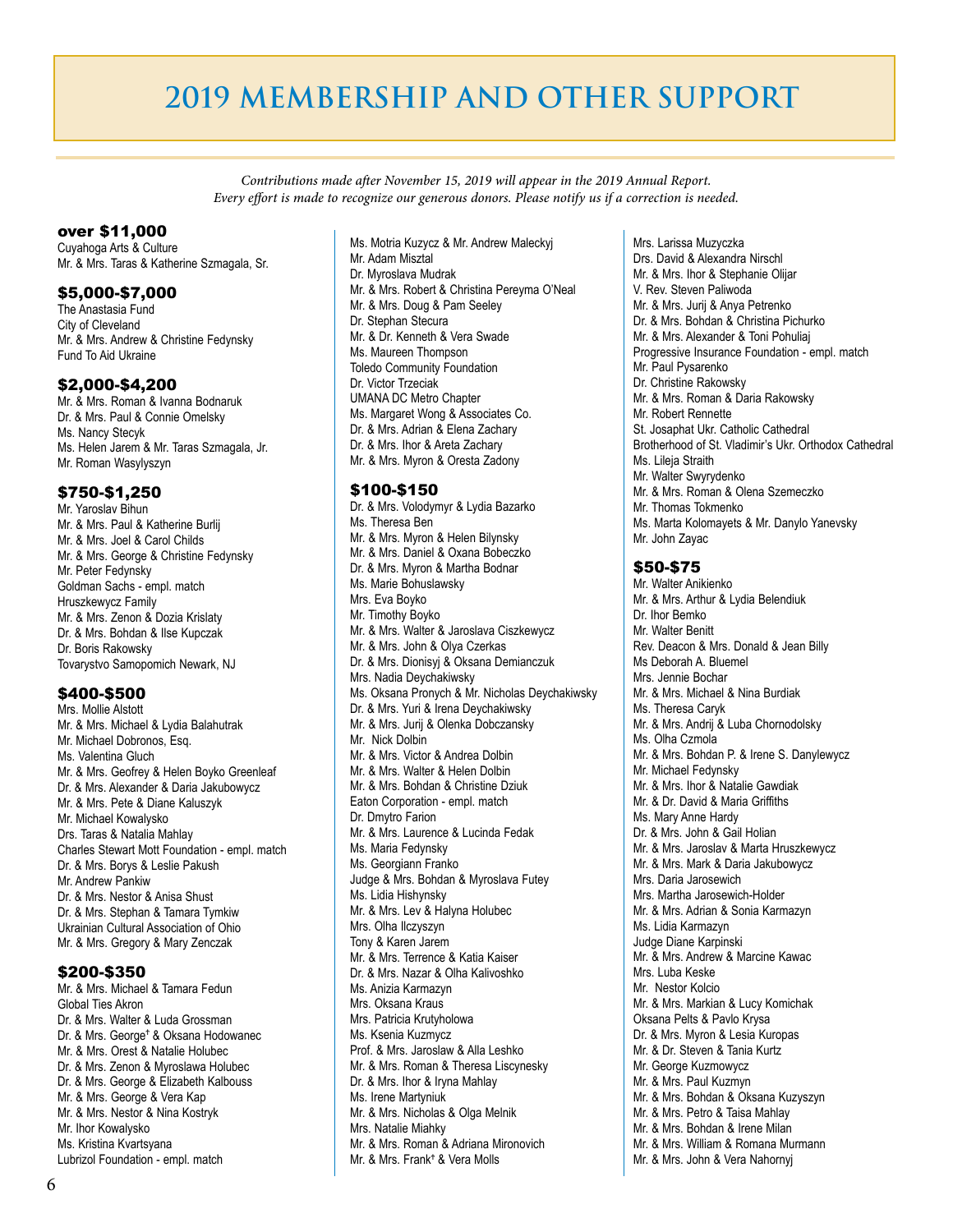### **The UMA and Ohio State University** УМА та Державний Університет Огайо

The Ohio State University (OSU) has one of the most distinguished Slavic programs anywhere in North America. For more than two decades, OSU and the UMA have collaborated on a variety of projects. In the late 1990s and early 2000s, OSU Professor and UMA Advisor, Dr. George Kalbouss, and UMA Director Andrew Fedynsky co-taught a course in Ukrainian History and Culture which routinely attracted 50 or more students. More than ten OSU students have been summer interns at the UMA and many of our members are OSU alumni. The UMA and OSU have also worked together on lectures, field trips and OSU sponsorship of a Fulbright Fellow (2017-18), Oleksandr Debych, who did research in the UMA archives on Ukrainian Diaspora film and organized our photo collection. Acknowledging the long-standing cooperation between OSU and the UMA, Dr. Angela Britlinger, Director of the Center for Slavic and East European Studies at OSU, prepared a Memorandum of Understanding which was signed at the UMA on November 15th to formalize an already existing partnership and pave the way for future cooperation.

Державний Університет Огайо (ОСУ, скорочено з англійської) має одну з найбільш визначних слов'янських програм у Північній Америці. Понад два десятиліття Університет та УМА співпрацювали над різноманітними проектами. Наприкінці 1990-х та на початку 2000-х професор ОСУ та радник УМА, Доктор Джордж Кальбус та Директор УМА, Андрій Фединський, викладали курс української історії та культури, який регулярно залучав 50 та більше студентів. Більше десяти студентів ОСУ були на літніх стажуваннях в УМА, і багато хто з наших членів Музею є випускниками ОСУ. УМА та ОСУ



Dr. Angela Brintlinger, Director of Ohio State University's Slavic Center shakes hands with Andrew Fedynsky, Director of the Ukrainian Museum-Archives in Cleveland. Dr. Brintlinger is holding signed copies of the MOU.

також спільно працювали над лекціями та дослідженнями а також спонсорством у 2017-2018 роках стипендіата Програми Фулбрайта Олександра Дебича, який займався в УМА дослідженнями архівів фільмів української діаспори та організував колекцію фотографій Музею. Визнаючи давню співпрацю між ОСУ та УМА, Доктор Анжела Брітлінгер, Директор Центру Слов'янських та Східноєвропейських Досліджень ОСУ, підготувала Меморандум про Взаєморозуміння, який було підписано в УМА 15 листопада, щоб формалізувати вже існуюче партнерство і прокласти шлях до майбутньої співпраці.

#### \$50-\$75 (continued)

V.Rev. & Mrs. John & Mary Anne Nakonachny Mr. & Mrs. Orest & Maria Nebesh Mr. & Mrs. Eugene & Oksana Pakush Mrs. Orysia Palazij Mr. & Mrs. Oleh & Lisa Paschyn Mr. & Mrs. Hal & Veronica Pavia Mr. & Mrs. George & Areta Polansky Ms. Christine Prynada Mrs. Martha Rhea Ms. Tamara Rivak Mr. Miroslav Sopka Mr. Russell Straith Mr. Orest Szul Mr. & Mrs. Volodymyr & Olha Tchepak Mr. & Mrs. Marion & Lydia Vyrsta

#### up to \$49

Ms. Vera Andrushkiw Mr. Stefan Apostoluk Mr. & Mrs. David & Anna Barrett Mr. & Mrs. Oleh & Neala Bendiuk

Mrs. Olha Demjanczuk Ms. Karen Dutko Ms. Audrey Fedak Ms. Olesia Fedynsky Mrs. Alexandra Juzeniw Mr. & Mrs. William & Eileen Sotak Kessler Mr. & Mrs. Zenon & Hilde Kniahynyckyj Ms. Pam Korenewych Mrs. Maria Krislatyj Dr. & Mrs. Ingert & Judy Kuzych Mr. Petro Lawriw Mr. & Mrs. Howard & Sue Maier Mr. & Mrs. Liubomir & Miroslava Makoida Mr. & Mrs. John & Luba Mudri Ms. Natalka Nadozirny Mr. & Mrs. Victor & Areta Nadozirny Mr. & Mrs. John & Alice Olenchuk Mrs. Daria Samotulka Mrs. Oksana Sokolyk Mrs. Olenka Toporowych Ms. Martha Wiegand

Mr. & Mrs. Taras & Darlene Zacharyj

Please renew your UMA membership or send in a donation TODAY! *We appreciate your support!*

#### **Ways to Donate**

- Memberships, memorial donations, celebratory donations
- If your company has a matching donation program please include the matching gift form with your donation.
- Avoid taxes on transfers from your IRA while satisfying required minimum distribution.
- Obtain a charitable income tax deduction in the year of your gift and subsequently make annual recommendations on gifts from your Donor-Advised Fund.
- Avoid paying capital gains tax on the sale of appreciated stock; receive a charitable income tax deduction.